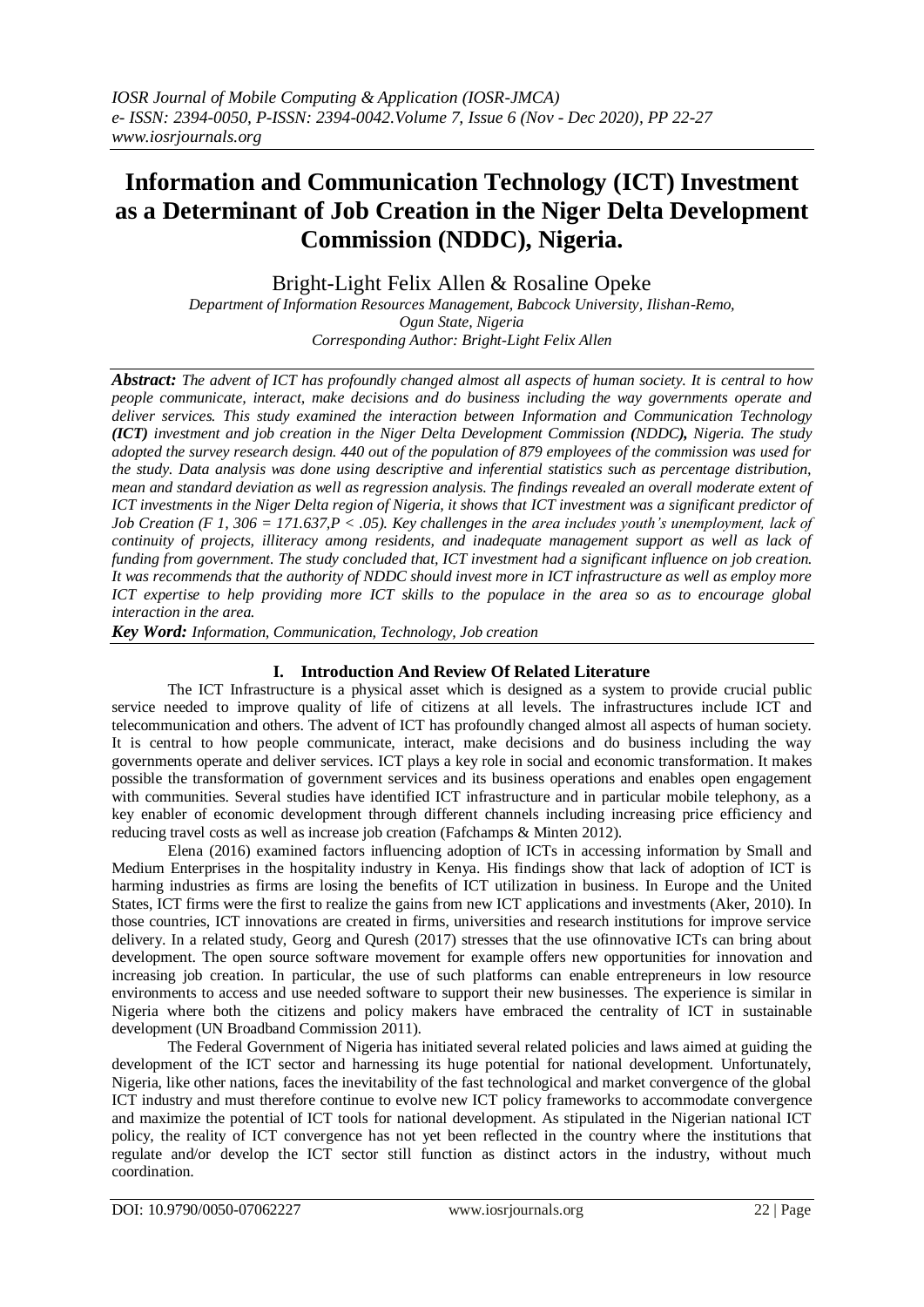The rapid innovation and diffusion of ICT over the past few decades has brought about tremendous changes in the economy especially in the industrialized countries (Khayyat, 2017). The continuous decline in the price of ICT equipment and software led to increase in the ICT investment and diffusion in Nigeria. As a consequence, industries have witnessed significant transformation in their production structure. For the industrialized countries the ICT has become an essential part of their economy. Almost all firms and consumers use computers and Internet access for economic purposes, such as providing consumers with more diversified and customized products, improving product quality, and selling goods and services.

It has been reported that gaining access to ICT leads to higher rates of economic growth as ICT presumably has large positive spill over to other aspects of the economy and lead to higher skill and education levels among the workforce (Khayyat, 2010). Competitiveness among industries in the new world of globalization is linked to the ability firms have to innovate and how fast they can make this innovation real. The intensity of market demand and competition forces organizations to continually search for improvement and offer better services. Thus, the ICT usability becomes a matter of concern for industries to survive. ICT has contributed to redesign, simplification and innovation in work processes, making industries more responsive and active in the implementation of innovations and their insertion in the global market (Khayyat 2010).

It has been debated that the fast paced growth of ICT services can be explained by a number of factors such as price decline of ICT equipment, advancements in technology, market liberalization, and privatization (GESI 2012, Khayyat et al, 2016). The output of the world's economy has also been growing at a faster rate during that period. In particular, many developing countries and transition economies have experienced rapid growth. Development in ICT is considered to be one of the driving forces of globalization and the rapid growth of the world's economy (GESI, 2012).

As ICT becomes less expensive, more portable, better integrated and interconnected, and embedded in a wider variety of devices, new applications in these fields and whole new industries such as interactive multimedia systems for business, home entertainment, and communications purposes are likely to evolve and to have profound effects on industries' structures, employment and economic growth.

The magnitude of the investment in ICT in the past decade has raised a lot of questions about payoff for both the nation and individual enterprises. Because ICT is often used to automate processes (that is, to perform tasks that might otherwise require substantial human intervention), and because automation is popularly associated with efficiency and cost reduction, questions about payoff have usually centered on productivity, as the latter is a concept that relates the level of outputs to the level of inputs used in the production. In particular, some economic studies have suggested that the large investment in ICT by the service sector has not been associated with substantial gains in productivity as measured by national macroeconomic statistics (Khayyat 2010).The ICT is considered a driving engine of green growth because of its effects on raising resource and energy efficiency (Ishida, 2015). ICT offers various functionalities such as the direct substitution of virtual process for physical process, system monitoring using censoring tools, data transmission and processing, driving and control of equipment (Schulte, Welsch & Rexhäuser 2014).

Although there has been much debate about the potential benefits of ICT investment to business organizations, it has been argued that undue reliance solely on the ICT investment is not sufficient to bring positive value to firm performance. Improper management of ICT investment not only can affect the business operational performance but can also lead to significant losses for businesses. It is contended that ICT can only be beneficial for companies if its implementation is accompanied by other resources (Chukwunonso *et al*, 2011) in order to ensure that all decisions related to ICT is properly governed by strong and independent board (Peansupap & Walker, 2005) to meet the strategic direction (Zhang & Chulkov, 2011).

Failures in ICT investment is often debated due to the inability of board of directors in ICT matters (Cohn & Robson, 2011; Nolan & McFarlan, 2005). One of the critical issues that have been highlighted in the current corporate governance practices is related to board diversity in ICT (Deloitte, 2015; Leblanc, 2012). As companies confront various ICT challenges in today's business environment, they should broaden the element for board diversity grounded in ICT expertise.

Previous studies have highlighted diverse convincing factors why companies choose to invest in ICT. ICT is seen more as a support function rather than a strategic tool (Willcocks & Lester, 1996) that can help companies to streamline and optimize their business processes (Kvochko, 2013), to increase their business profitability to better reflect firm performance (Gunasekaran et al., 2001). In many organizations, the ICT investment made is intended to contribute to the performance of an organization, in line with Gunasekaran *et al.* (2001) that ICT investment made is for the purpose of business operational improvement in an effort to reduce costs and increase profitability of the company. Recent studies have shown that investment in ICT has led companies to better performance either in terms of their profitability (Arabyat, 2014; Makinde, 2014; Zhang et al., 2011), productivity (Liang et al., 2010), efficiency (Romdhane, 2013; Liang et al., 2010) and innovation (Spyros & Euripidis, 2014; Jesudasan et al., 2013; Chukwunonso *et al*., 2011).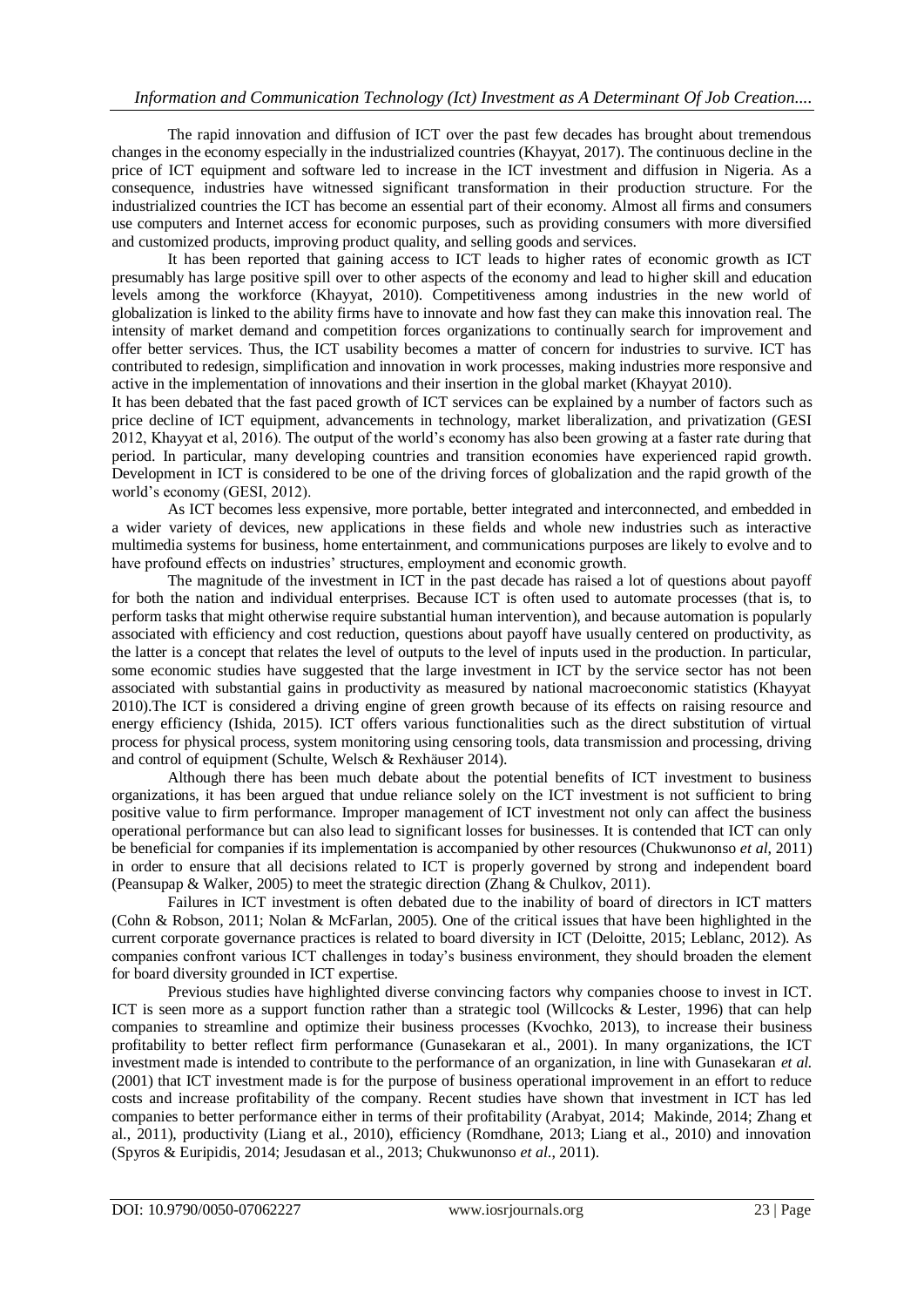ICT investment through the acquisition of ICT equipment also helps companies to increase their competitive advantage. Some studies have argued that depending solely on ICT is not enough to cater for the sustainable advantage unless its implementation is complemented by other strategic business resources (Chukwunonso *et al*., 2011). As the acquisition of ICTs need a huge amount of investment (Meliville, *et al.,* 2004), it is important for companies to ensure that all decisions made for ICT including its direction, strategy and investment is successfully governed so as to align with their strategic direction (Zhang & Chulkov, 2011).

According to the IT Governance Institute (ITGI), board of directors and executives play an important role in governing ICT to ensure that company's ICT sustains and extends its business's strategies and objectives (ITGI, 2003). It has been argued that ICT will be managed more effectively if it is accompanied by both board of directors and management, strive together in order to ensure that ICT can streamline their business operations and sustain their company's growth.

Literature have shown that the involvement of management in conducting ICT businesses has reduced the control weaknesses in a company (Boritz & Lim, 2007) led to increase in business effectiveness (Jamba, Tsokota, & Mamboko, 2013; Ali *et al.,* 2009; Ali and Green, 2005).

## **II. Research setting**

The environment of this study is the Niger Delta region of Nigeria. The area which is described as the Niger Delta region of Nigeria lies between latitudes 4oand 6onorth of the Equator and 4oand 8o east of the Greenwich. It comprises the states of AkwaIbom, Cross River, Edo, Imo, Rivers, Bayelsa, Delta, Abia and Ondo, making it coterminous with all of Nigeria's oil producing states. Stretching over 20,000 km2of swamp land in the littoral fringes of the country, it embraces one of the world's largest wetlands, over 60% of Africa's largest mangrove forests, and one of the worlds' most extensive (Eyinla & Ukpo, 2006). The Niger Delta region in Nigeria is well-known for its huge presence of crude oil, the exploration of which has contributed to the nation's gross domestic products (GDP) on a large scale for the past six decades. In addition, more than 80% of the nation's infrastructural investments in the various sectors of our national economy depend largely on the income generated from the sales of oil exported from the Niger Delta Region. However, the deplorable state of the region led to the creation of the Niger Delta Development Commission (NDDC) as an agency of government in 2000. Its mission is to facilitate the rapid and even development of the well-endowed but highly beleaguered Niger Delta region of Nigeria (Ughakpoteni, 2012). This study is set out to examine the extent of investment in ICT infrastructure and has this has increased employment generation in the area. The study has the following specific objectives which are set to:

- 1. ascertain the extent of ICT investments in the Niger Delta region by NDDC;
- 2. establish the influence of ICT investment on job creation activities by the Niger Delta Development Commission;
- 3. find out the challenges to job creation in the Niger Delta region by NDDC.

## **Research questions**

- 1. What is the extent of ICT investments made in the region by NDDC?
- 2. To what extent is knowledge management practiced in the region by NDDC?
- 3. What are the challenges to job creation in the Niger Delta region by the Commission?

# **III. Methodology**

This study adopted the survey research design. The method is considered appropriate in other to specify the accurate description of how the independent variables (ICT investment) interact with (Job creation) in the Niger Delta Development Commission, Nigeria. The population for this study is made up of all staff in the head office and those in branches of the commission cutting across the directorates, the management staff, the senior non-management staff and junior staff across the various departments of the Commission. In determining the sample size, a proportionate stratified sampling technique was used to obtain a representative sample from each level (management, senior-non management and junior staff) in the commission. Thereafter, 440 out of the population of 879 employees of the commission was used for the study. The main instrument for data collection was a structured questionnaire. Ensuring face and content validity of the questionnaires involved a pilot study which was conducted among 30 Officers of the ministry of labour and productivity, Edo State. Reliability of the instrument was determined usinga Cronbach's alpha of 0.7 and above was considered adequate forinter-item consistency among the items in the research instrument. The data collected was analyzed using descriptive and inferential statistics such as percentage distribution, mean, median and standard deviation. Regression analysis was used to establish the influence of the independent variable on the dependent variable. Specifically, regression analysis was used to test the hypothesis statement in the study. Statistical Package for Social Sciences (SPSS version 20.0) was used to analyze the collected data gathered in the course of the study.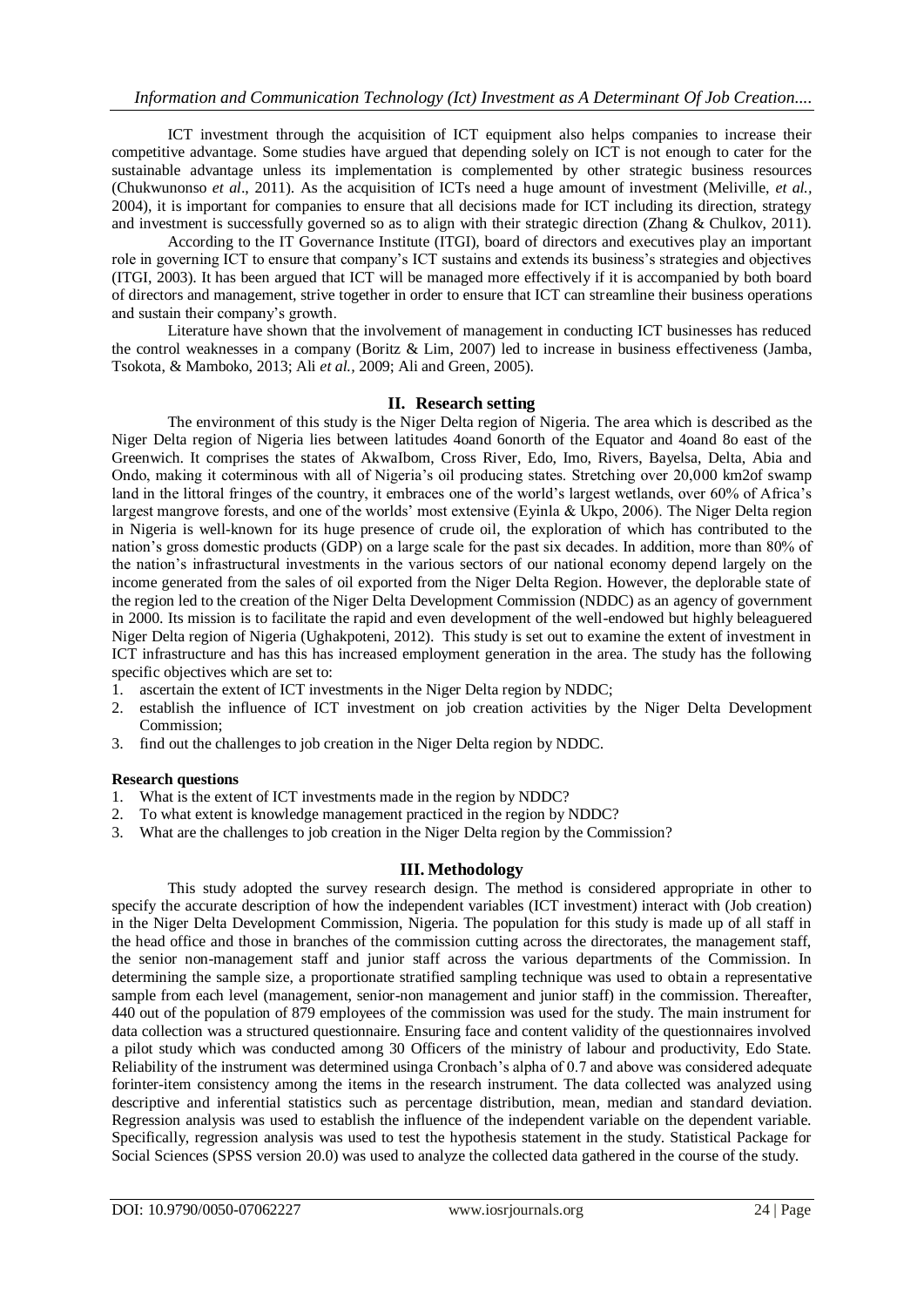# **IV. Results and Discussion**

# **The extent of ICT investments in the Niger Delta region of Nigeria**

The findings of this study (Table 1) indicates that the overall extent of ICT investments in the Niger Delta region by NDDC was moderate with a mean of 2.37 on a scale of four point. Areas of investment in the region by NDDC includes: Business Dimension (i.e. ICT investment in the business sector) (mean = 2.42), ICT infrastructure (mean  $=$  2.38), Inclusive Development (mean  $=$  2.31). The finding of this study agrees with a study by Verma and Kumar (2018) which identified the 21st century as a technological era that presents a revolution and innovation that uses Information technology for massive job creation in virtually every industry and in all fields. Our findings identified the use of Information technology investment as a strategic tool for job creation and as a tool for enhancing e-business development, inclusive development and improving business process improvements in organizations. This agrees with the study of Rashid (2017) on the case of information and communication technologies fostering 'inclusion' in developing countries. The study revealed that information and communication technologies are essential tools for fostering 'inclusive development in developing countries. Also that investment in ICT is an investment that provides inclusive development, job creation and economic development in organizations and in most economies of the world.

#### **ICT investment on job creation activities by the Niger Delta Development Commission**

Table 2 indicated that ICT investment was a significant predictor of Job Creation (F 1, 306 = 171.637,P  $<$  0.05). It reveals that 35.7% of the variation in job creation is accounted for by the ICT investment (F(1, 306) = 171.637, P<.05). In addition, it indicates that ICT investment ( $\beta$  = .564, p< .05) significantly influenced job creation in Niger Delta region by NDDC. This is in consonant with the study of Kalra and Jain (2018) who examined e-backing and e-business. Their findings indicates that ICT investment enables e-banking reduces the work load as well as the resources involved as all the good and services in the sector. In a related study, Georg and Quresh (2017) reported that innovative use of ICTs can bring about development and economic growth. Other scholars have proven that telecommunication technology is a powerful tool for exchange information among economic agents (Masood & Marmefelt, 2012).

## **The challenges to job creation in the Niger Delta region by NDDC**

Table 3 reveals that the challenges of Job creation in the Niger Delta region is quite high having a grand mean of 2.86. It was discovered that youth's unemployment in the region is worrisome. Other challenges includes lack of continuity of projects, illiteracy among residents, and inadequate management support as well as lack of funding from government among others. Overpopulation was also a major challenges of job creation in the Niger Delta.

| <b>Extent of ICT investment</b>                                                                                      | Very high<br>extent | <b>High extent</b>          | Moderate<br>extent | <b>Low extent</b> | Mean   | <b>SD</b> |
|----------------------------------------------------------------------------------------------------------------------|---------------------|-----------------------------|--------------------|-------------------|--------|-----------|
| <b>Business Dimension</b>                                                                                            |                     |                             |                    |                   |        |           |
| Provision of new e-commerce facilities on the<br>region                                                              | 77(25.0)            | 71(23.1)                    | 83(26.9)           | 77(25.0)          | 2.4805 | 1.11968   |
| Provision of ICT devices as enabler of business<br>growth and development in the region                              | 44(14.3)            | 103(33.4)                   | 95(30.8)           | 66(21.4)          | 2.4058 | .97905    |
| Provision of funding and grants to operators to<br>boost business productivity                                       | 58(18.8)            | 85(27.6)                    | 87(28.2)           | 78(25.3)          | 2.3994 | 1.06144   |
| Development of innovative technologies for<br>business process improvement                                           | 62(20.1)            | 75(24.4)                    | 95(30.8)           | 76(24.7)          | 2.3994 | 1.06756   |
| Development of expert clusters for training of<br>youths on entrepreneurship and small scale<br>business development | 41(13.3)            | 95(30.8)                    | 117(38.0)          | 55(17.9)          | 2.3961 | .93026    |
|                                                                                                                      |                     | Average Mean $Score = 2.42$ |                    |                   |        |           |
| <b>ICT</b> infrastructure                                                                                            |                     |                             |                    |                   |        |           |
| Provision of e-learning facilities                                                                                   | 41(13.3)            | 106(34.4)                   | 114(37.0)          | 47(15.3)          | 2.4838 | .90766    |
| Provision of telecommunication devices and<br>equipment's                                                            | 41(13.3)            | 114(37.0)                   | 106(34.4)          | 47(15.3)          | 2.4610 | .89248    |
| Provision of computer information systems                                                                            | 34(11.0)            | 102(33.1)                   | 120(39.0)          | 52(16.9)          | 2.3831 | .89296    |
| Provision of broadband technology to enhance<br>internet connectivity in the region                                  | 38(12.3)            | 76(24.7)                    | 147(47.7)          | 47(15.3)          | 2.3409 | .88270    |
| Provision of broadcast technology                                                                                    | 27(8.8)             | 89(28.9)                    | 127(41.2)          | 65(21.1)          | 2.2532 | .88830    |
|                                                                                                                      |                     | Average Mean $Score = 2.38$ |                    |                   |        |           |
| <b>Inclusive Development</b>                                                                                         |                     |                             |                    |                   |        |           |
| ICT skills development and trainings for youth<br>empowerment                                                        | 34(11.00            | 118(38.30)                  | 111(36.00          | 45(14.6)          | 2.4578 | .87389    |
| Provision of e-health facilities in the region                                                                       | 31(10.1)            | 102(33.1)                   | 106(34.4)          | 69(22.4)          | 2.3214 | .93289    |
| Provision of e-agricultural facilities                                                                               | 39(12.7)            | 83(26.9)                    | 117(38.0)          | 69(22.4)          | 2.2987 | .95590    |

**Table 1: Extent of ICT investments in the Niger Delta region by NDDC;**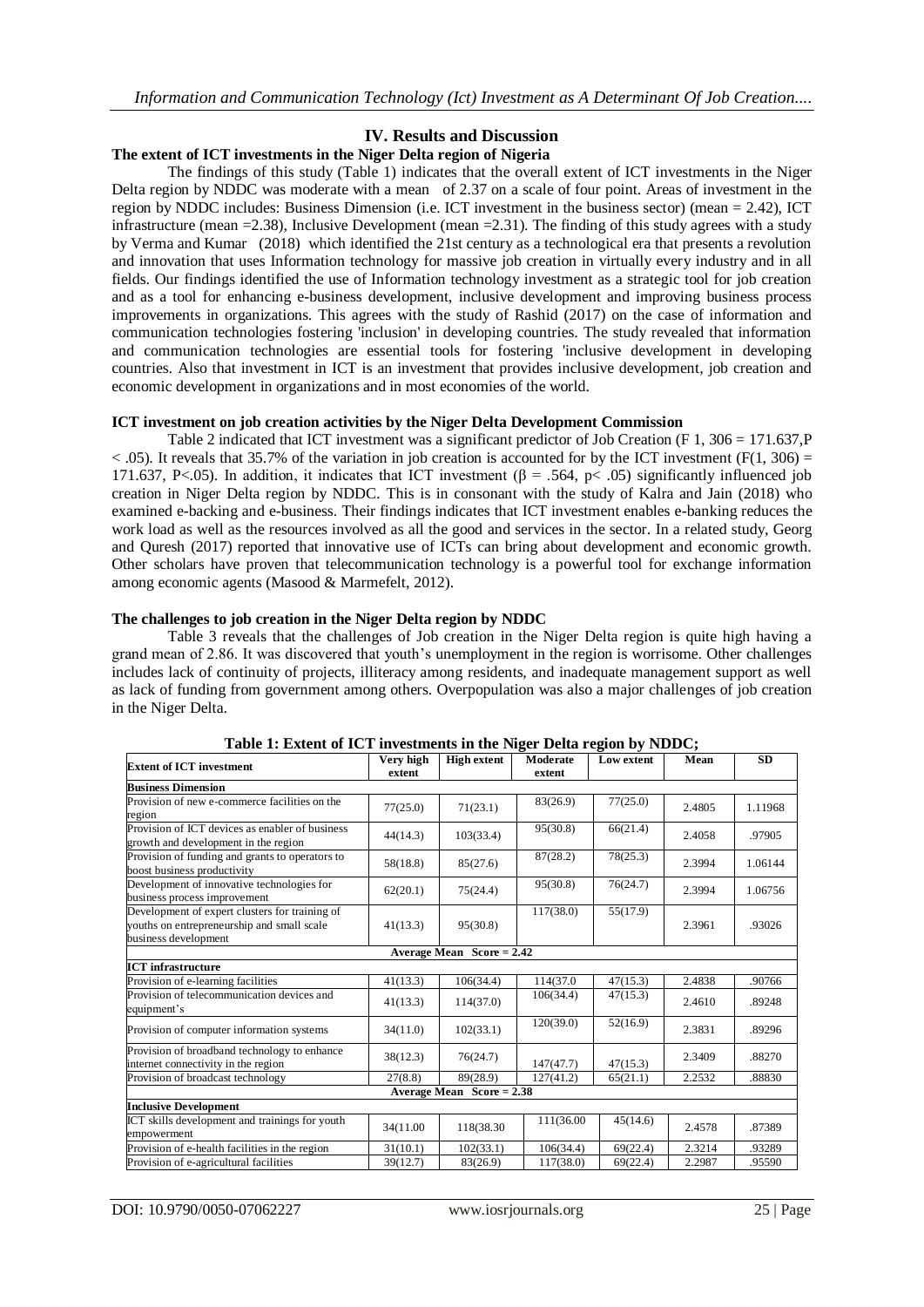| Provision of educational facilities to boost<br>learning in the region | 36(11.7) | 85(27.6)  | 110(35.7) | 77(25)   | 2.2597 | .96388 |
|------------------------------------------------------------------------|----------|-----------|-----------|----------|--------|--------|
| Provision of e-government facilities in the region                     | 31(10.1) | 102(33.1) | 81(26.3)  | 94(30.5) | 2.2273 | .99525 |
| Average Mean $Score = 2.31$                                            |          |           |           |          |        |        |
| Grand Mean $= 2.37$                                                    |          |           |           |          |        |        |

# **Table 2: Influence of ICT Investments on JOB Creation in the Niger Delta region by NDDC**

| Model                                                                         | unstandardized coefficients |            | standardized<br>coefficients |        | Sig. |
|-------------------------------------------------------------------------------|-----------------------------|------------|------------------------------|--------|------|
|                                                                               | B                           | Std. Error | Beta                         |        |      |
| (constant)                                                                    | 19.802                      | 1.592      |                              | 12.438 | .000 |
| <b>ICT</b> investment                                                         | .564                        | .043       | .599                         | 13.101 | .000 |
| $R^2 = 0.359$ ,<br>Adjusted $R^2$ = 357,<br>$F_{(1, 306)} = 171.637, P < .05$ |                             |            |                              |        |      |

Dependent Variable: Job creation

# **Table 3: Challenges of Job Creation**

| <b>Challenges Of Job Creation</b>                     | Percentage $(\% )$ |
|-------------------------------------------------------|--------------------|
| Lack of continuity of projects                        | 154(50.0)          |
| Lack of open innovation                               | 146(47.4)          |
| Change in government policies                         | 136(44.2)          |
| Lack of integration of IT systems and technical       | 141(45.8)          |
| Inadequate mentoring programs                         | 135(43.8)          |
| Overpopulation in the region                          | 130(42.2)          |
| Lack of extra-organizational knowledge                | 131<br>(42.5)      |
| Insurgency and militancy in the region                | 124<br>(40.3)      |
| Lack of knowledge sharing culture                     | 132<br>(42.9)      |
| Lack of incentives for innovation                     | 127<br>(41.2)      |
| Inadequate ICT deployment and infrastructural deficit | 122<br>(39.6)      |
| Lack of creative ideas                                | 120<br>(39.0)      |
| Inadequate innovation policy                          | 105<br>(34.1)      |
| Lack of funding from government                       | 98<br>(31.8)       |
| Inadequate management support                         | 92<br>(29.9)       |
| ICT illiteracy among the staff/residents              | 82<br>(26.6)       |
| Grand Mean $= 2.86$                                   |                    |

## **V. Conclusion and Recommendations**

The outcome of this research indicates a moderate extent of ICT investments opportunities in the Niger Delta region of the federal republic of Nigeria. The study concluded that ICT investment had a significant influence on job creation from the perspectives of business dimension, ICT infrastructural development and inclusive development to create jobs in the region. The study recommends that the authority of NDDC should invest more in ICT infrastructure as well as employ more ICT expertise to help providing more ICT skills to the populace in the area so as to encourage global interaction in the area.

# **Limitations**

Notable limitation came from two main sources:

First, the staff of the commission was located in nine different states which made data collection very expensive and involved a lot of travelling. However, the limitation was managed with the determination to complete the study within the stipulated time. Second, gaining access to the management staff of the commission was a big problem because of the security threats in the region. Nevertheless, this barrier was managed by involving the senior non-management staff and the junior staff who was very close to those at the management level in securing their participation in the study.

# **References**